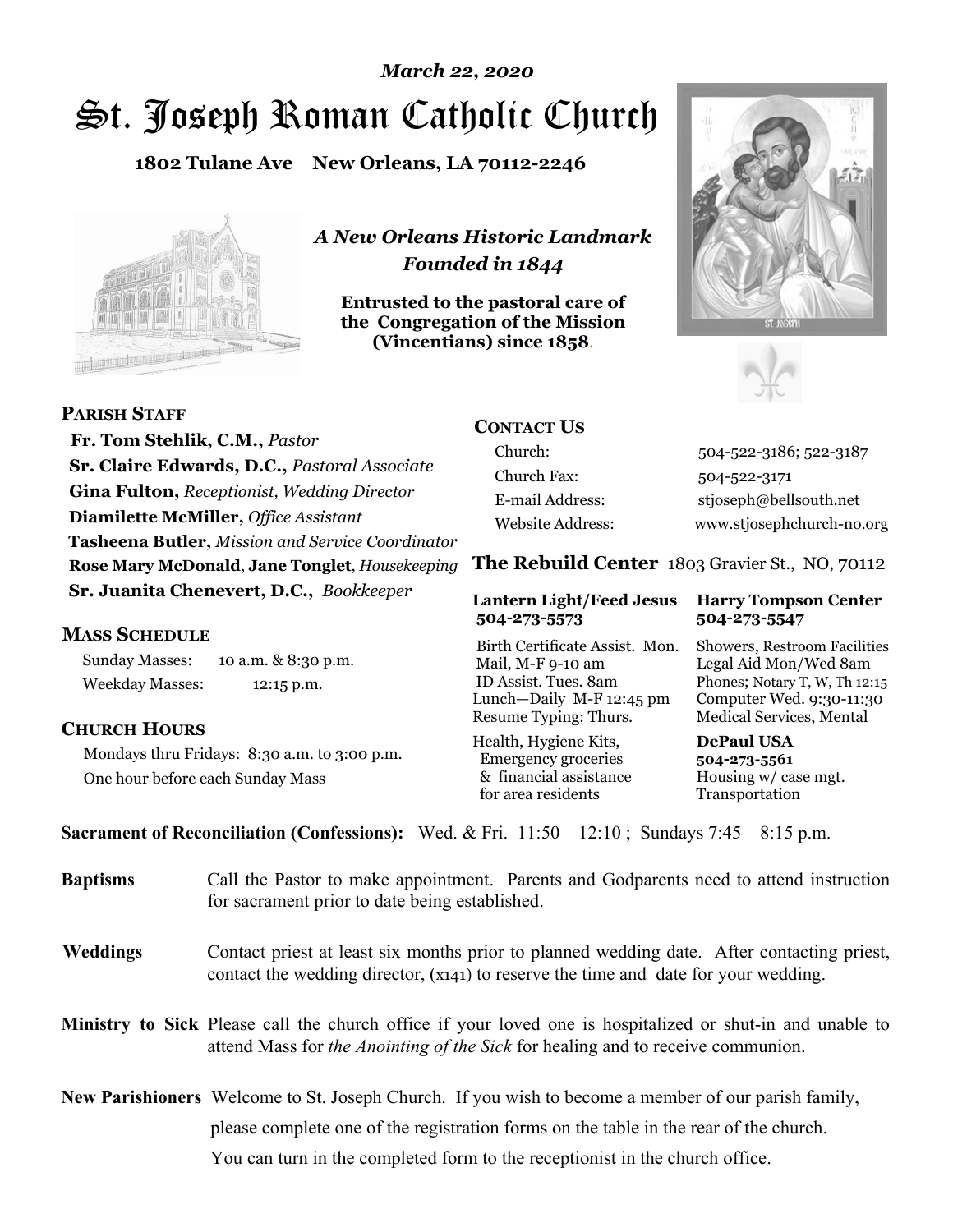### **Fourth Sunday of Lent** March 22, 2020



 **St. Joseph Parishioners, Living & Deceased; Lorraine Rodriguez +; Marry Ann Cook +; Jane Tonglet 8:30 pm** *Pirjo Bragge +; Shane Brumfield; Mary Duet;* **Joseph Morales, Jr. +; Betty Jackson**

 Monday, March 23, 2020—St. Turibius of Mosgrovejo **Mary Butler; Mary Bunting; Matthew D' Alfonso**  Tuesday, March 24, 2020— **Kevin Bunting; David McNair; Sr. Janet Wolf +** Wednesday, March 25, 2020—Annunciation of the Lord **Vardigan Family +; James Butler; Brad D'Alfonso** Thursday, March 26, 2020—

**Nick Ford; Philippa D'Alfonso; Jason Brumfield** 

Friday, March 27, 2020—

**Austin D' Alfonso; Teresa McNair; Carol Monahan +**

## **READINGS FOR THE WEEK**

 *Sunday, March 22,* **One in Faith #988** Monday: Isaiah 65:17-21; Ps. 30; Jn. 4:43-54 Tuesday: Ez. 47:1-12; Ps. 46; Jn:5:1-16 Wednesday: Is. 7:10-14; Ps. 39; Lk 1:26-38 Thursday: Ex. 32:7-14; Ps. 106; Jn. 5:31-47 Friday: Ws. 2:1-22; Ps. 34; John 7:1-30 Saturday: Jer. 11: 18-20; Ps. 7; John 7:40-53 Sunday: Ez 37:12-14; Ps 129; Rom 8:8-11; Jn 11:1-45

#### **YOUR PRAYERS ARE ASKED FOR THE FOLLOWING PARISHIONERS , WHO ARE IN NEED OF HEALING:**

 Dorothy Alexander, Beatrice Augustin, Anthony Blaise, Clarke Bordelo, Lawrence & Mamie Brown, Angelle Campbell; John Caron, Julianna Chevalier; Mary Duet, John & Kathleen Gebbia, Sylvia Daily-Powell, Joseph Delay, Terry Eggleston, Linda Elwood, Heather Faircloth, Frances Fiegler, Darrell & Ramona Ford, Donald Frazier, Mark Eiserloh, Shirley Gaither, Roselyn Hansen, Sarah Hollier-Watkins, Marvin Johnston, Jim Karam, Bill Kroetz, Ken Kussman, Nowell Lacking, Landy Lanza, James Leung, Andrew Marino, Sara Marino, Priscilla Martin, Karen McCoy, Hazel McMiller, Donna Moore, Maura O'Donovan, CHF, Tina Roderfeld, Bernie Saul; Pippy Sanders, Louise Sonnier, Mel & Gaspar Schiro; Theard Simms, Fr. Tom Stehlik, CM, Malcolm Taylor, Jane Tonglet, Fritz & George Tripkovich, Corliss Truhill; Georgiana Prevost, Marion Vaughn, Juanita Ware, Cathleen Ward, Warren Webster, Helen Wilson, Mary Willis, Lynn Williams, C & JA Slocum.

At times of crisis and confusion, it may be human nature to vent, complain and start blaming… He has been blind since birth. Whose fault, whose sin is to blame? shouts humanity. His own? His family? everyone, even God. In the Gospel Sunday we meet a man whose eyes have never seen the light of day.

Sanctuary Candle in memory of someone or for a special intention, please call the church office (522-3186). The Sanctuary Remarkably, Jesus responds, saying that through his blindness the works of God will be revealed. Jesus has come into his life and he has looked on him with love. First, the man is no stranger to struggle, difficulty, challenges. Maybe what some see as his deficit may turn out to be a hidden strength.

Think about when someone shares his or her own vulnerability, brokenness, or weakness with us. Often times it has a transforming effect. Don't we all struggle? Don't we come face to face with our weakness in times of adversity? Isn't struggle humbling? Aren't these moments that often we turn to God? that we open ourselves to a power greater than ourselves? Where we are in communion with one another and Jesus?

At the present time it feels like we living the worst crisis in the history of the world. As if our parents and grandparents didn't go through natural disasters, epidemics, world wars, the Great Depression... with fewer medical resources, communication resources, levels of education, etc. For us it's the worst!

We may be right if we forget that what got our ancestors through times like these was their trust in God Their faith that God was with them. A faith that strengthened them and helped them to help each other and not only think of themselves.

How could God use the poor man's blindness as a way to make know God's ways and wonders? Pity, no? How could God use Jesus' suffering and death on a cross to save the world? Unthinkable? How could God use our powerlessness in the face of a world-wide epidemic? to open our eyes? to deepen our faith? To use us to help those around us? Think of others? Share the gift of faith and love?

The Gospel of John ends with a blind man who can see and those who see left in the dark? Something to ponder with all the extra time on our hands in these days. Do I really see? Am I blind?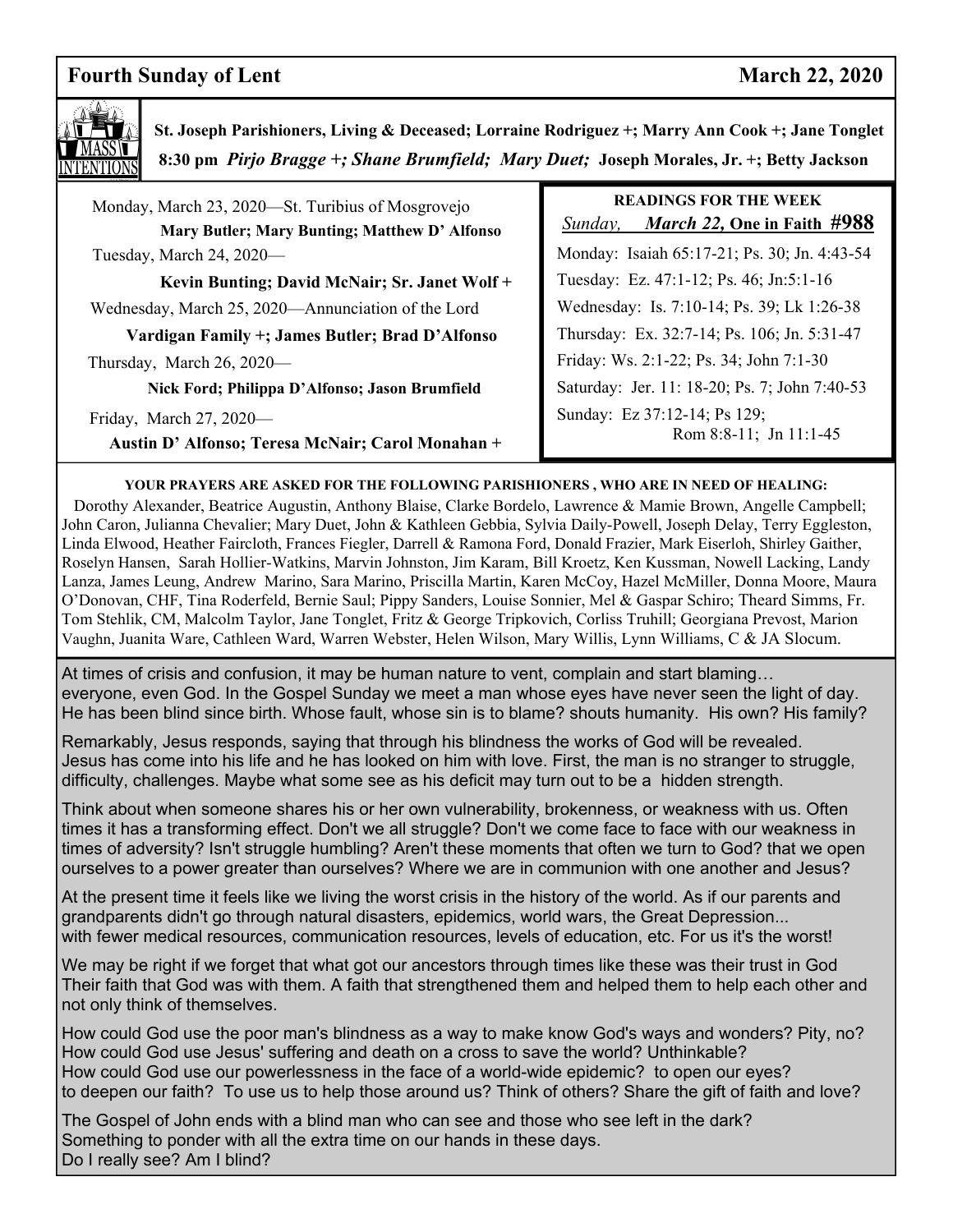Rejoice, Jerusalem, and all who love her. Be joyful, all who were in mourning; exult and be glad! Is 66:10

#### *PARISH CALENDAR*

**TREASURE & STEWARDSHIP**

 **Sunday, March 15 ………..….. 2, 672.00** 

 *Thanks for your generosity!* 

**Lenten Spirituality/Soup/Community Series**– During the Wednesdays of Lent we will pray together and reflect on Vincentian Spirituality. Sessions begin at 5:10 include presentation, prayer and are followed by Soup/bread dinner. *Coming to the website as a video recording. Hoping to have up this Wednesday.*

Please **pray for the Catechumens** (those preparing to enter the Church): Billy, Deidra, John, Jose, Judy, Ken, Michelle, Mindy, Rick, and Tim.

Catholic Mass: WLAE Monday-Friday 12 pm noon; Sundays 11 am from the Cathedral of St. Louis

Why not download *the Way of the Cross* and pray it together at home or in your yard?



### **Pope Francis'** *March* **Intention**

We pray that the Church in China may persevere in its faithfulness to the Gospel and grow in unity.

Way of The Cross and Fish Fry

í



## **TODAY'S READINGS**

**1st Reading: 1 Samuel 16:1,6-7,10-13;** There is still one left, the youngest; he is out looking after the sheep.'

**Psalm 22(23)** If I should walk in the valley of darkness no evil would I fear. For you are there beside me.

**2nd Reading: Ephesians 5:8-14:** You are light in the Lord; live like children of light

**John 9:1-41:** So the blind man went off and washed himself, and came away with his sight restored.

#### **LIGHT**

 "Awake, O sleeper, and arise from the dead, and Christ will give you light" (Ephesians 5:14). We are at the midpoint of our Lenten journey of conversion. As always, God never gives up on us, especially those who have "fallen asleep" along the road to conversion. The most powerful stories of conversion are proclaimed during these final weeks of Lent. They have the power to shake us out of our sleep. Today's Gospel story of the healing of the man born blind exposes the real blindness in the time of Christ—the blindness of the self-righteous religious leaders. In a few weeks, at the Easter Vigil, the Church will proclaim "Christ our Light" as the paschal candle is carried into darkened churches throughout the world. May the darkness of sin that still pervades our lives, communities, and world, be dispelled by the Christ who comes to bring sight to the blind and light to the world.

#### **CHARTER FOR THE PROTECTION OF CHILDREN AND YOUNG PEOPLE**

In response to the Charter for the Protection of Children and Young People from the United States Conference of Catholic Bishops, the Archdiocese of New Orleans continues to make the Hot Line available for anyone who has been hurt or sexually abused by anyone who works for the Church. The Hot Line continues to be available; the number is (504) 522-5019. In continuing our commitment to support and to heal, we invite and encourage individuals who have been hurt or sexually abused recently or in the past by clergy, religious or other employees of the Archdiocese to call our Hot Line and your message will be received confidentially by a mental health professional. Anyone can make a direct call during regular business hours to the Victims' Assistance Coordinator at (504) 861-6253.